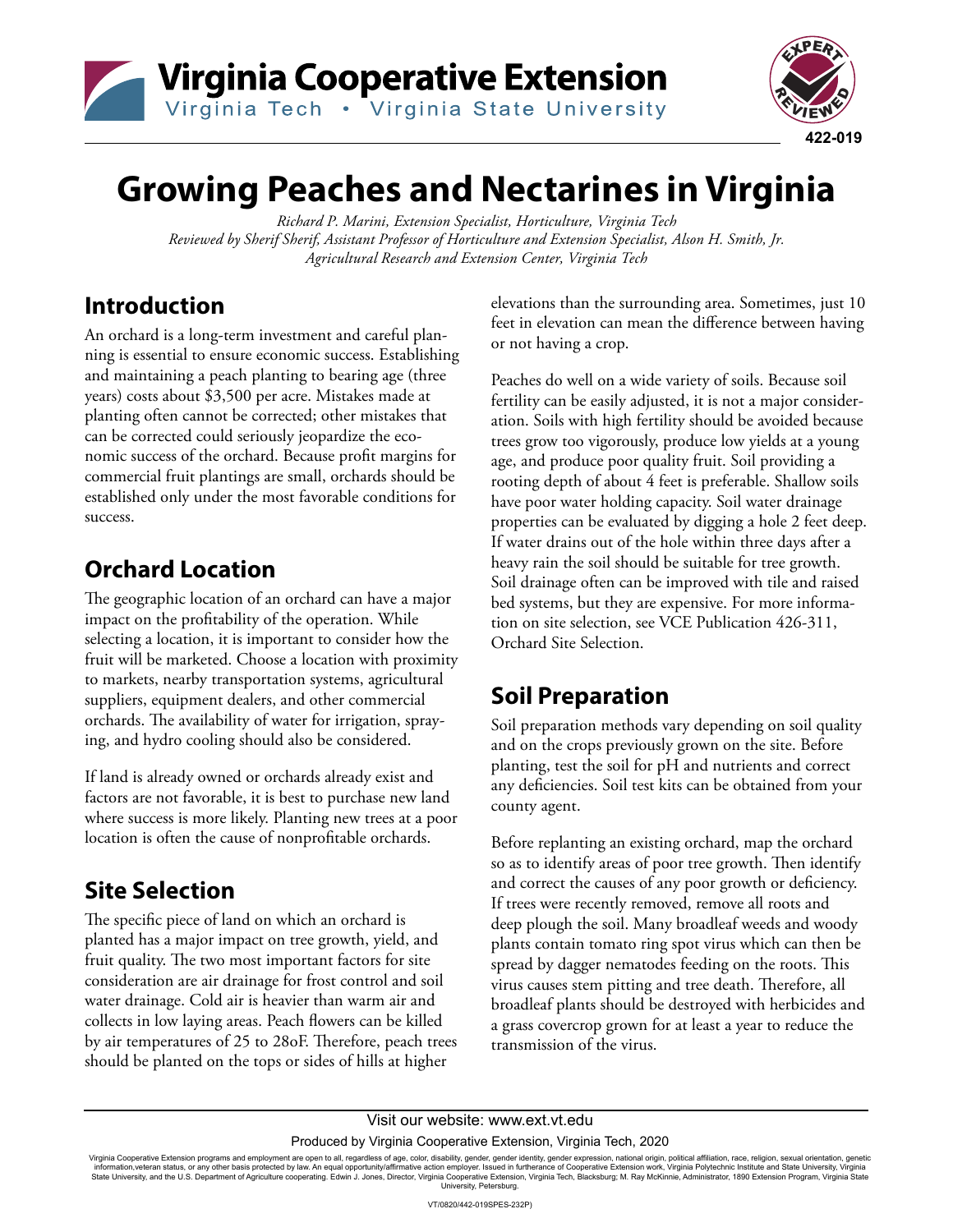Establish a grass sod in the fall before planting. In the early spring, kill a 3- to 5-foot sod strip with herbicides and plant trees in the killed sod strip. Research data indicate that the killed sod is more effective than other soil preparation techniques in reducing erosion, enhancing water penetration into the soil, and enhancing tree growth.

#### **Rootstocks**

Fruit trees grown from seed are not genetically identical. To maintain the horticultural characteristics of a variety, fruit trees are grafted or budded onto rootstocks. Peach rootstocks are usually trees grown from seeds. Rootstocks can influence tree size, productivity, cold hardiness, and tree longevity. Lovell and Halford rootstocks are recommended because they have performed well in the mid-Atlantic region. Dwarf rootstocks should be avoided because some varieties die after 6 to 8 years due to incompatibility with the scion variety.

#### **Varieties**

There are more than 100 peach varieties available from commercial nurseries. Variety selection should be based on climatic conditions, how fruit will be marketed, disease susceptibility, and season of ripening. Varieties requiring less than 800 hours of chilling often bloom early and are susceptible to early spring frosts. Many varieties developed by Southern breeding programs have short chilling requirements and are adapted to southern growing conditions. Many varieties perform well in Virginia, below is a list of varieties that have performed well at Blacksburg. Blacksburg's elevation is about 2,200 feet above sea level. Peaches grown at locations with lower elevations may ripen 3 to 20 days earlier than at Blacksburg. Peaches and nectarines are essentially the same, differing only in genes for surface fuzz. Throughout this publication, peach and nectarine are assumed to be the same.

#### **Planting Distances**

Tree spacing is determined by soil fertility, growing habits of the variety, tree training systems, and management practices such as irrigation. Typical spacings are 24' x 18', 20' x 14', and 20' x 12' for very fertile, moderately fertile, and low fertile soils, respectively. On steep slopes, 2 to 4 feet should be added to the between-row spacing to allow for sliding of orchard equipment.

#### **Pollination**

Peaches and nectarines are typically self-fruitful and do not require cross pollination with other varieties. Therefore, trees of a single variety may be planted in large blocks.

## **Tree Quality**

To ensure that the desired variety, rootstock, and tree size is available, trees should be ordered from reputable nurseries a year or two before planting. Tree prices usually increase with tree size. Southern nurseries often sell "June-buds." These trees are budded onto rootstocks in June and the bud develops into a 12- to 24-inch long shoot by fall. These small trees produce excellent trees and are less expensive than the larger August-budded trees produced by northern nurseries. In general, moderate-sized trees grow well and are easiest to develop into productive trees. Very large and very small trees should be avoided.

#### **Tree Care**

Trees are shipped from nurseries as bare-rooted trees. Trees are bundled, the roots are covered with moist moss or sawdust, placed in cardboard boxes and shipped by truck. Upon receiving trees, the boxes should be opened to evaluate tree condition, and to confirm that the variety, rootstock, grade, and tree numbers agree with the order.

Make sure the roots are covered with moist material. Store trees in the box until planting. Trees can be held for several weeks at about 36oF. Do not store trees in cold storage rooms where apples were stored. Ethylene gas produced by apples, even at low concentrations, can injure or kill peach trees. Before placing trees in cold storage rooms, the rooms must be totally flushed out. An alternative is to heel-in the trees in soil. Dig a trench, preferably on the north side of a building. Place the roots of the trees along the trench and lean the trees toward the south at about a 4o angle to minimize exposure to sun. Cover the roots with moist soil and pack the soil around the roots to remove air pockets, and water as needed.

#### **Planting Time**

Before planting, roots should be immersed in water for 24 to 48 hours. If dormant trees can be obtained, trees can be planted in the fall about a month after the first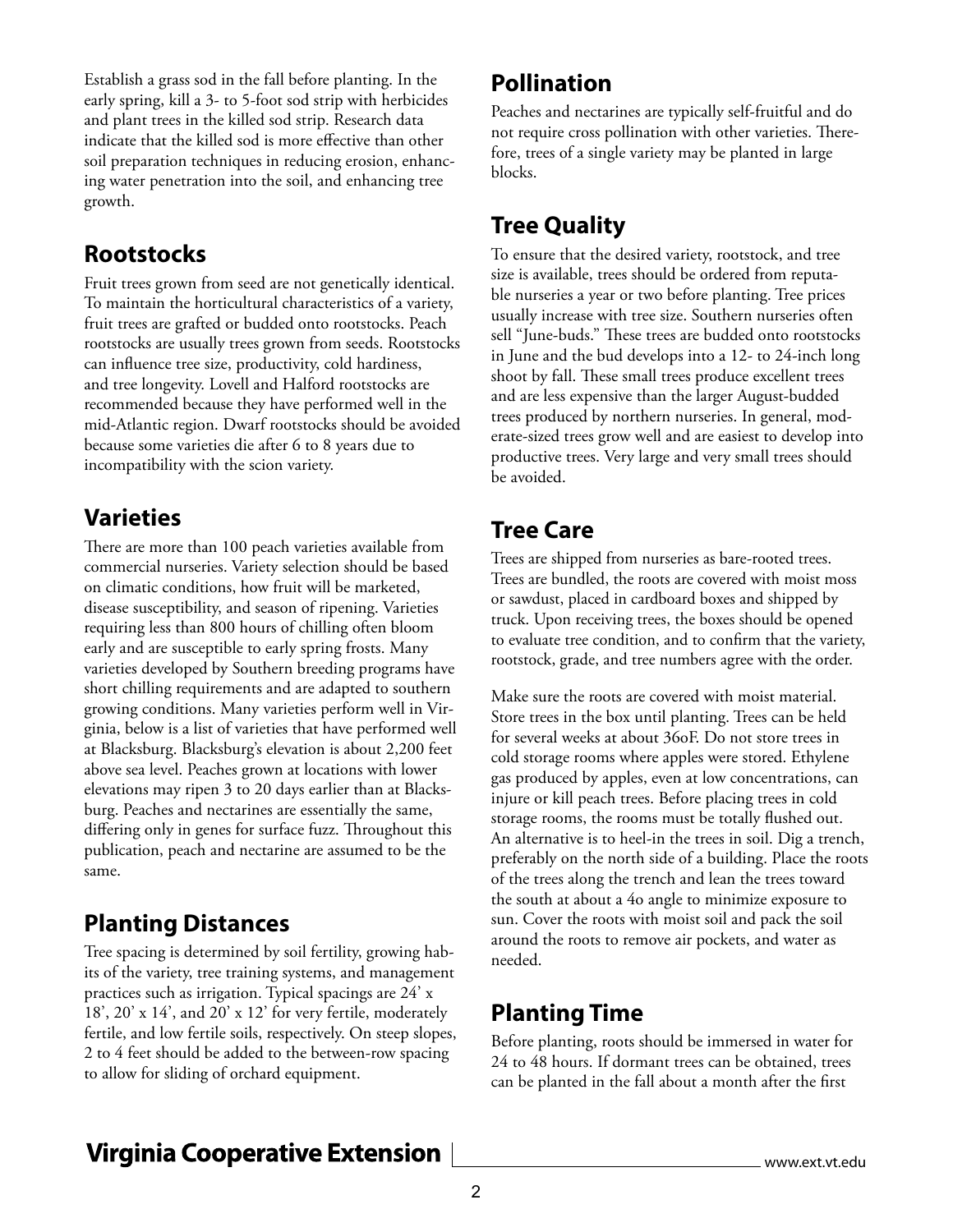| <b>Variety</b>             | <b>Ripening Date</b> | <b>Comments</b>                                                    |
|----------------------------|----------------------|--------------------------------------------------------------------|
| <b>Garnet Beauty</b>       | July 17              | Yellow flesh peaches small to medium - Cling<br>Stone              |
| Laural                     | July 25              | Medium, well colored freestone, recommended<br>for trial           |
| Redhaven                   | Aug. 1               | Medium size, very cold hardy, semi-cling stone                     |
| <b>Rich Lady</b>           | Aug. 1               | Large, firm, well colored yellow fruit, recom-<br>mended for trial |
| Topaz                      | Aug. 7               | Large, attractive freestone                                        |
| Contender                  | Aug. 10              | Large, attractive freestone                                        |
| Earnie's Choice            | Aug. 12              | Large, firm attractive, freestone                                  |
| Loring                     | Aug. 18              | Very large, firm freestone                                         |
| Harcrest                   | Aug. 29              | Medium to large, very attractive freestone                         |
| Fayette                    | Sept. 6              | Very large, firm, well colored, freestone                          |
| Encore                     | Sept. 12             | Large, firm, attractive freestone                                  |
| <b>WHITE FLESH PEACHES</b> |                      |                                                                    |
| Morton                     | July 25              | Small, highly colored, soft, good flavor                           |
| <b>Raritan Rose</b>        | July 26              | Medium size, attractive, excellent flavor                          |
| <b>White Lady</b>          | Aug. 5               | Large, attractive, firm, excellent flavor                          |
| <b>NECTARINES</b>          |                      |                                                                    |
| <b>Summer Beaut</b>        | Aug. 3               | Medium size, semi-freestone, good flavor                           |
| Sunglo                     | Aug. 10              | Large, attractive, firm, good flavor                               |
| <b>Red Gold</b>            | Aug. 21              | Medium to large size, attractive, good flavor                      |
| Flavor Top                 | Aug. 21              | Medium to large, attractive, good flavor                           |

# Virginia Cooperative Extension | **Wirginia Cooperative Extension**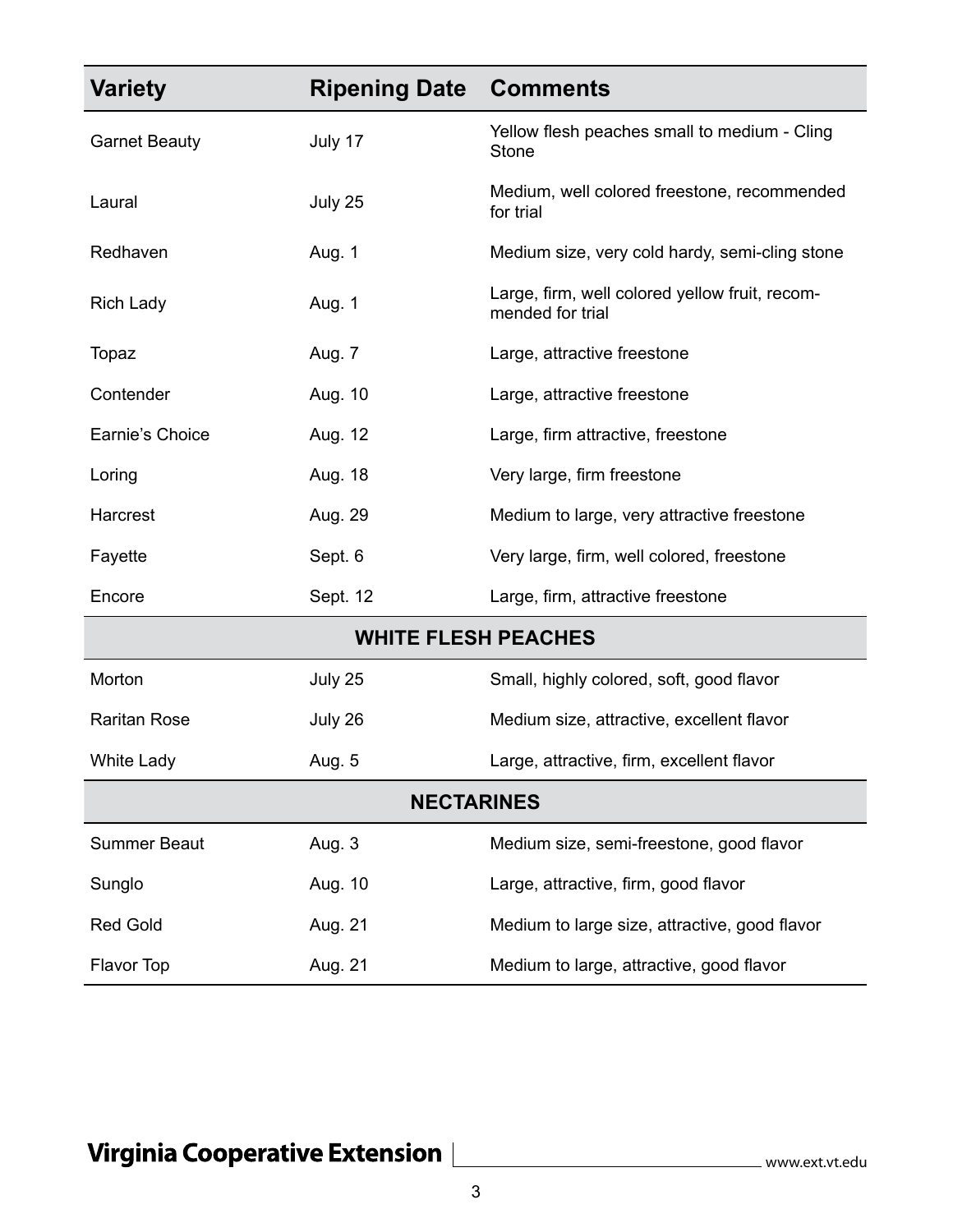killing frost. Otherwise trees should be planted as early in spring as possible. Fall-planted trees have the opportunity to produce roots while soil temperatures are above 4oF and to absorb moisture and nutrients before spring growth. The disadvantages of fall-planting include: 1) trees can be winter-injured, 2) soil freezing and thawing may heave trees out of the ground, and 3) wildlife may injure trees.

#### **Planting Trees**

After the soil is properly prepared and has been staked, trees can be planted with a tree planter, backhoe, or an auger. Dig a hole large enough to allow spreading of the roots. If the soil is too moist, the sides of the hole may be compacted or glazed. Because roots cannot penetrate the compacted soil, the sides of the hole should be broken with a shovel. Plant the tree at the same depth as at the nursery. Firm the soil around the roots to eliminate air pockets. In the absence of rain, trees should be watered within several days of planting. During the planting process keep the roots of remaining trees covered, out of the wind, and in shade to prevent drying. On replant sites that have not been covercropped for several years, tree growth may be improved by filling the planting hole with new soil. When replanting a former orchard site, do not plant a new tree in the same place where a tree was removed. Plant the new tree between the former trees or between the former rows.

#### **Fertilization**

Several weeks after planting, apply 0.05 pounds of actual nitrogen in a band on the soil surface about 6 to 12 inches from the trunk. Repeat this treatment one and two months after the first application, for a total quantity of 0.15 pounds of nitrogen per tree. The choice of fertilizer depends on soil fertility as measured by preplant soil tests. Where soil phosphorous and potassium levels are medium or high, only nitrogen fertilizer is needed. The choice of nitrogen fertilizer should be based on price per pound of actual nitrogen. Urea (45% nitrogen) is usually the most economical, but calcium nitrate (16% nitrogen), sodium nitrate (16% nitrogen), and ammonium nitrate (33% nitrogen) are often used. When soil tests indicate low levels of phosphorous or potassium, or on sandy soils, use a complete fertilizer such as 5-10-10 or 10-20-20. Several days after planting, water trees with soluble fertilizer at the rate of 5 pounds per 100 gallons of water.

In the year after planting, trees should again be fertilized three times for a total of 0.3 pounds of actual nitrogen per tree. Apply 0.1 pounds of nitrogen at monthly intervals starting one month before bloom. In the third year, apply 0.15 pounds of nitrogen per tree at three monthly intervals. By the fourth year, trees should produce a partial crop. Apply 0.35 pounds a month before bloom and again at shuck split. If the crop is lost to spring frost, apply only 0.1 pounds of nitrogen when shuck split would occur. Starting in the fifth year, trees should receive about 70 to 100 pounds of nitrogen per acre per year. Sandy soils should receive about 120 pounds of nitrogen. Fertilizer should be made as a split application: apply half one month before bloom and apply the second half at shuck split, only if there is a crop. Noncropping trees grow more vigorously than cropping trees, so noncropping trees require less fertilizer to produce moderate growth.

#### **Weed Control**

Weeds and grass compete with trees for water and nutrients and suppress tree growth. Growth of young trees is proportional to the size of weed-free zone around the tree. Herbicided trees usually grow better than cultivated trees because cultivation injures shallow roots. For young trees, weeds should be controlled out to at least 3 feet from the trunk. For mature trees, weeds should be controlled out to the drip line of the canopy. Chemical weed control recommendations may be found in VCE Publication 456-419, Virginia Spray Guide for Commercial Fruit Growers.

#### **Irrigation**

Irrigation is required for peach growing in Virginia because mid-summer droughts are common. Newly planted trees should receive water once a week for about six weeks. Following the establishment period, an inch of water every two to three weeks until early August will improve tree growth. Water for older trees is most critical during the final six weeks of fruit growth (final swell) before harvest. In Virginia, water is rarely limiting in the spring. Slight water stress is actually beneficial from about 45 days after bloom until six weeks before harvest. The length of this period will vary from just a few days for very early varieties to about seven weeks for late-season varieties. This period is referred to as Stage II of fruit growth when most of the carbohydrates produced during photosynthesis are partitioned into vegetative growth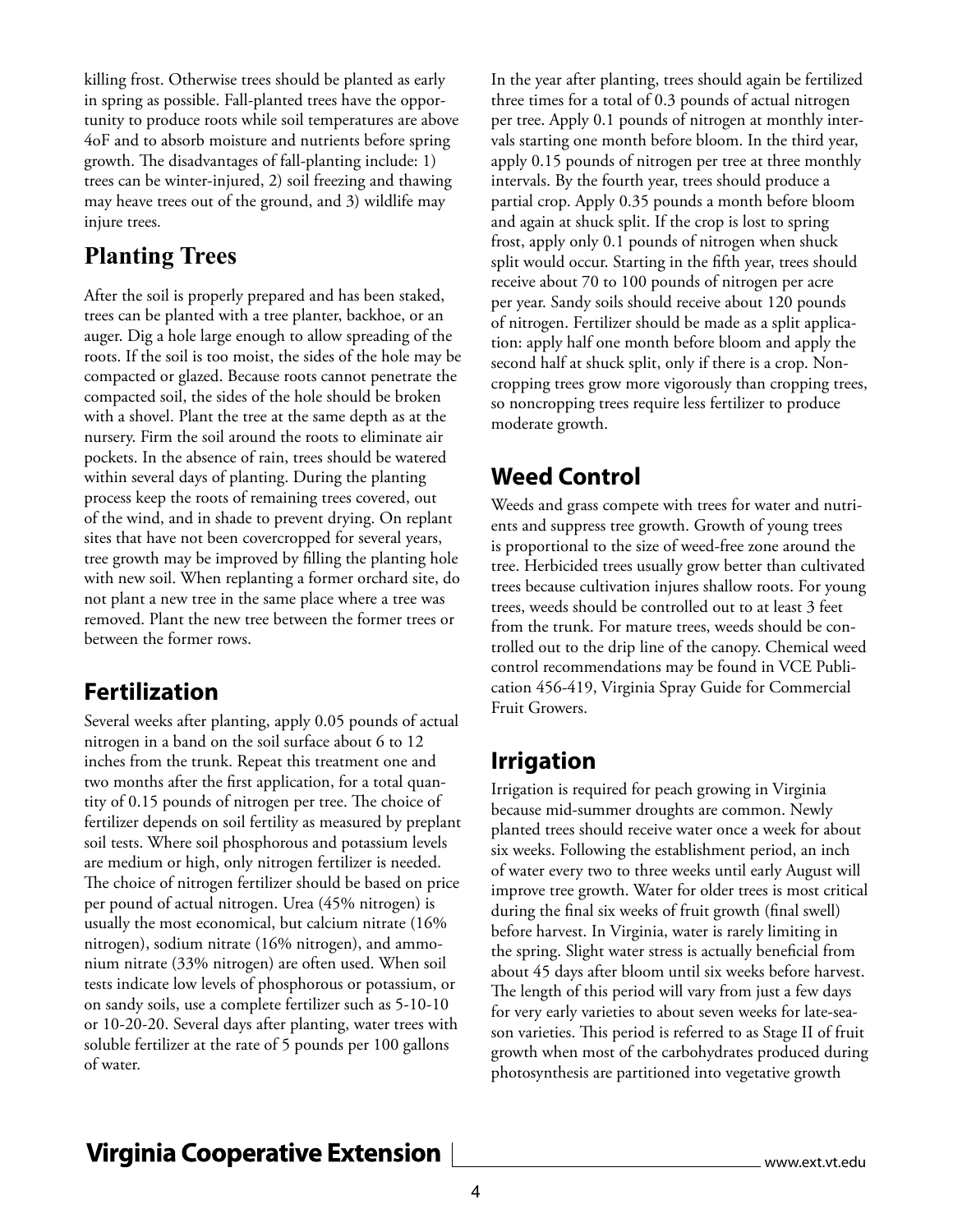rather than fruit. Trees that are water stressed at this time produce less shoot growth that shades the tree interior, but fruit development is not detrimentally affected. Therefore, do not water trees until six or seven weeks before anticipated harvest. If overhead irrigation is used, trees should receive at least 1 inch of water at six, four, and two weeks before harvest. With overhead irrigation, the root zone is allowed to become dry before being rewetted with a large amount of water. The concept with trickle irrigation is to replace the water a tree uses on a daily basis. The need to trickle irrigate can be estimated from pan evaporation data or soil tensiometer measurements. For more information on irrigation, see Publication #93-EFRA-1-0013, Managing Drought, North Carolina Extension Service. Poorly drained soils can easily be overwatered, leading to root disease problems such as collar rot.

#### **Pruning**

Peach trees are trained to an open vase system, consisting of three or four scaffold (primary) branches originating from the trunk about 2 feet above ground. Trees are trained to a low spreading form and mature trees should be only 8 or 9 feet tall. Prune trees in late winter to avoid winter injury.

At planting. Immediately after planting, trees should be pruned. Some trees come from the nursery with branches. If branches have wide crotch angles, are unbroken, and are located 20 to 26 inches above ground, they may be retained and headed to 3 buds. If branches do not meet the above criteria, they should be removed. Head the tree at 28 inches above ground or at 8 inches above the top usable branch. Heading the tree will induce branching for about 6 inches below the cut.

**First winter**. Select three or four wide-crotched branches originating on the trunk 18 to 26 inches above ground and positioned symmetrically around the trunk. Remove all lower branches. Head the trunk above the highest usable branch. The tree should now have only three or four branches.

**First summer.** Watersprouts (vigorous upright shoots) often develop at the tree interior and shade the lower part of the tree. During June these watersprouts should be removed.

**Second winter.** Remove any remaining water sprouts and keep scaffold branches spreading by cutting back to outward growing shoots.

#### **Bearing Trees**

Annual summer pruning to remove watersprouts is usually needed until trees are about six years old and grow less vigorously. Annual winter pruning should consist of removing upright watersprouts, downward hanging shoots and excessive fruiting shoots. For detailed information on pruning, see VCE Publication 422-020, Pruning Peach Trees.

## **Fruit Thinning**

Peach trees usually produce some fruit in the third year and full production can be expected by the sixth or seventh year. Peach trees produce several thousand flower buds, but usually only 20 to 50% of the flowers set fruit. Most mature peach trees can properly size only about 800 fruits. When trees have too many fruits, the fruit are small with poor color and taste, and the branches may break. To prevent limb breakage and ensure good fruit quality, excess fruits must be removed or "thinned."

From bloom until about 50 days after bloom (Stage I of fruit growth) fruit growth is the result of cell division. Stage II of fruit growth begins when cell division ceases and is characterized by a lack of visible fruit growth. Stage III of fruit growth begins about six weeks before harvest and is characterized by very rapid fruit growth as the cells fill with water and expand.

Fruit thinning anytime before harvest will reduce fruit to fruit competition for water and carbohydrates, but thinning early in the season will result in the greatest increase in fruit size. Bloom thinning with fingers or stiff brushes will remove about 60% of the flowers. Additional follow up thinning is usually required at about 45 days after bloom. Because some flowers may be killed by spring frost, many growers prefer to only partially thin at bloom. At 45 to 50 days after bloom, there are usually two or three different sizes of fruits on the tree. The smaller fruits likely were not fertilized and will fall on their own. The largest fruits at thinning time will be the largest fruits at harvest. A general rule of thumb is to thin fruits so the average distance between fruits is 6 to 8 inches along the shoot, but no two fruits should be closer than 2.5 inches.